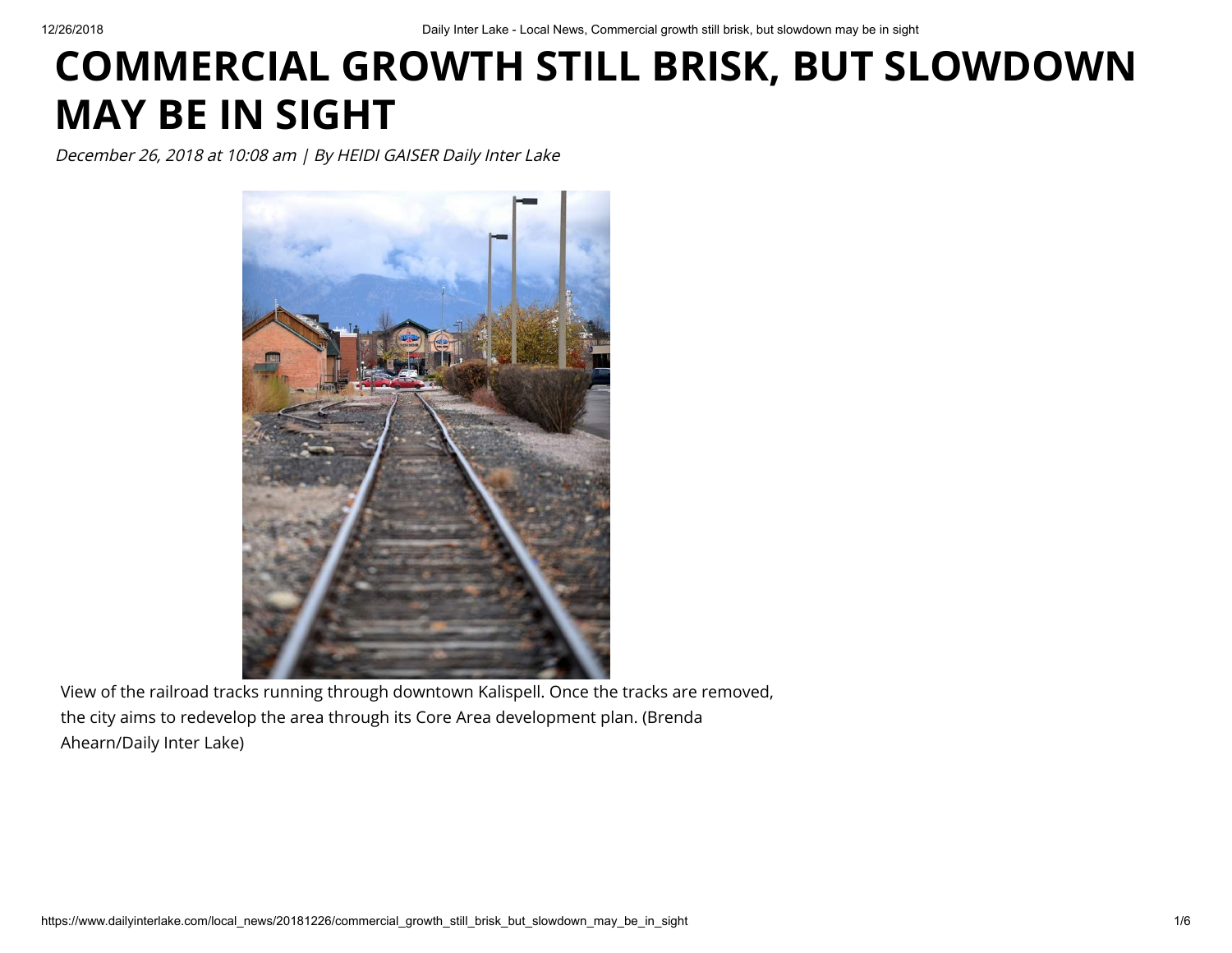After years of frenzied retail construction in Kalispell, the city might be looking at a lull in commercial building.

Developers have been on a yearslong building spree, with box stores, chain restaurants and specialty businesses filling up the U.S. 93 corridor in north Kalispell and scattered projects in other areas of the city. However, proposals for new commercial construction have come to a near halt.

"The big trend this year is retail building is slowing down," Kalispell Planning Director Tom Jentz said. "The reality is our largest retailer is amazon.com."

From 2013 to 2018, new and relocating businesses added more than 700,000 square feet of commercial and retail in new construction and additions within Kalispell city limits. A big percentage — more than 370,000 square feet — was added to the north end of the city.

The dollar value of recent projects in Kalispell also tells the story of growth. For example, in 2010 — when the Flathead still was in the throes of a recession — commercial construction was at about \$2 million. That figure was at about \$25 million by 2016.

During the post-recession years 2008 and 2010, there was less than 11,000 square feet of commercial construction tallied for Kalispell. (The number came in at more than 200,000 square feet in 2009, but almost 190,000 of that was the new Walmart building.)

Kalispell North Town Center could take a hit if retail construction falters, Jentz said. The mixed-use development features 500 acres of commercial property behind the new Ford dealership east of U.S. 93 off of Reserve Drive. Though the Rose Crossing connector from U.S. 93 to Whitefish Stage Road has been completed, Jentz said no other significant retail stores or other commercial enterprises have sought permits at that location.

"We're just working to get more energy and excitement," Jentz said.

After a building boom in 2007, when the city saw completion of notable projects such as the new Sportsman & Ski Haus, Eisinger auto dealerships and Murdoch's Ranch and Home Supply, the recession brought building to a virtual standstill in 2009. The situation lasted until the arrival of Cabela's in 2013 marked the beginning of a retail building boom in north Kalispell. Hobby Lobby, Dress Barn, REI and many more national retail and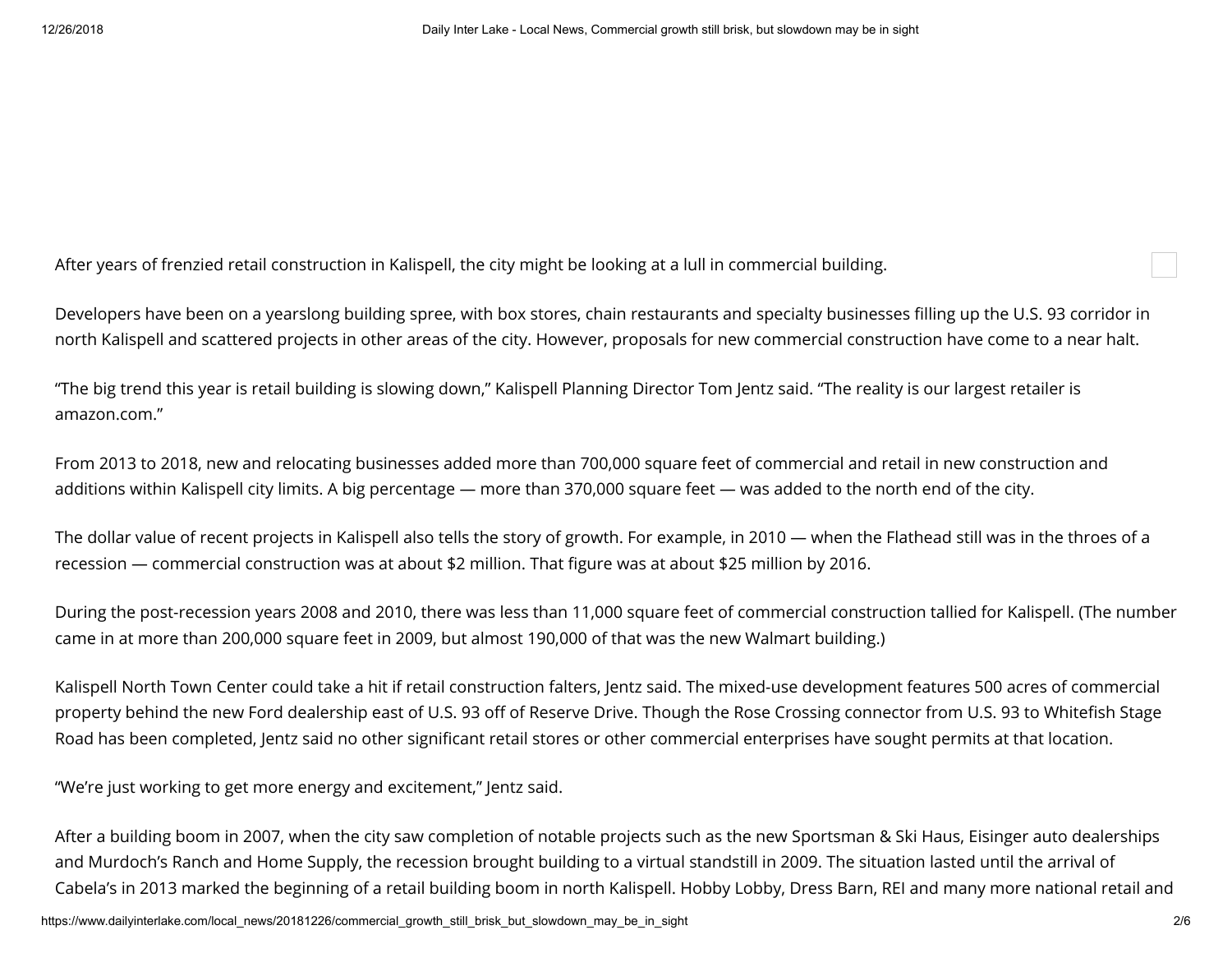12/26/2018 Daily Inter Lake - Local News, Commercial growth still brisk, but slowdown may be in sight

food chains have since filled up once-vacant land along U.S. 93.

The only commercial construction in the works in that area now is an Urban Bricks Pizza franchise, next to the new My Place Hotel.

Another Kalispell project on the hunt for tenants is Glacier Rail Park, with space for three or four additional rail-served businesses. The recently completed \$11.5 million industrial endeavor in the northeastern part of Kalispell is hosting \$14 million worth of building projects from CHS Mountain West Co-op, with grain elevators, a warehouse and fertilizer plant. Northwest Drywall is also relocating to the development meant for train-served businesses. Montana West Economic Development was a major driver of the rail park.

One of the biggest retail construction undertakings in recent years was the 40,000-square-foot addition to Herberger's in the Kalispell Center Mall. Herberger's sits empty now after the store closed in April 2018, after its parent company Bon-Ton Stores announced its liquidation. Jentz said he has heard rumors of new tenants in the space, but mall owners won't confirm any plans at this time.

Kalispell Regional Healthcare had been one of the biggest players in regional construction in the last decade, with a new emergency services center, the Digestive Health Institute, the Children's Medical Center and more, but Jentz said that Kalispell Regional is "buttoning up" and has no new projects slated.

Susan Nicosia, city manager of Columbia Falls, said the city has been blessed with a steady growth in a good mix of residential, commercial and industrial projects in recent years. Commercial building activity for Columbia Falls in 2018 totaled almost \$9 million.

Much of the focus has been on the downtown Nucleus Avenue corridor, where reconstruction projects have modernized the aesthetics of the street, brought in new businesses and increased traffic. One of the biggest was the 2018 transformation of the Bandit bar into the Gunsight Saloon, with a landscaped patio and new Western-themed bar and restaurant. The former Los Caporales, renamed Vaqueros, did some extensive remodeling to its Mexican restaurant, and the additions of North Fork Pizza and Uptown Hearth bakery and cafe were also part of the downtown facelift in the last few years.

"With all the businesses, there was an uptick in visitors," Nicosia said. "You couldn't find parking most nights in Columbia Falls downtown in the summer."

One of the highest visibility projects was the Cedar Creek Lodge just off of U.S. 2. Built by prolific developer Mick Ruis, the \$7 million hotel was completed in 2016 and sold to Xanterra in early 2017. Ruis also led the way in changes to Nucleus Avenue, with the completion of Columbia Crest, a new three-story building with business and retail on the main floor and four residences each on the second and third floors.

Whitefish Credit Union also completed a major project in Columbia Falls in 2018, with its \$1.7 million office along U.S. 2.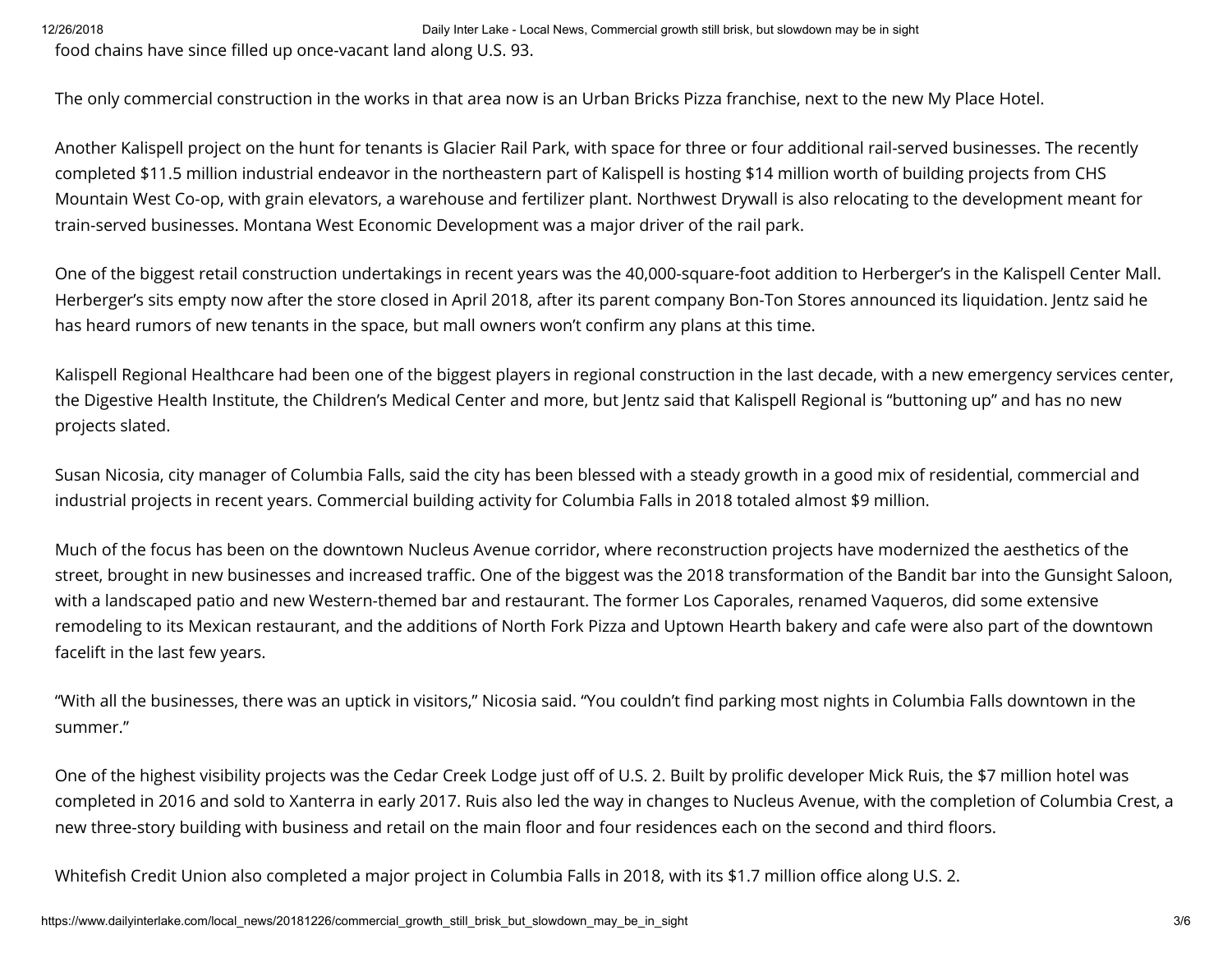## 12/26/2018 Daily Inter Lake - Local News, Commercial growth still brisk, but slowdown may be in sight

In the industrial development sector, Western Building Center constructed a new \$1.7 million truss plant in Columbia Falls, and Columbia Rising Industrial Park, a 19-lot subdivision, has preliminary plat approval on the former Weyerhauser property.

The park offers 40 acres for light and heavy industrial-zoned businesses and is recruiting wood-product and related industrial tenants. SmartLam, in the process of installing a new press for its cross-laminated timber, is an anchor tenant for the park.

Murdoch's Ranch and Home Supply, off of U.S. 40 west of town, was a high-profile project completed in late 2015. The next tenant in that three-lot commercial subdivision will be a Smith's fuel facility.

In Whitefish, five new commercial building projects were permitted in 2018, the same as in 2017. Recent commercial building permits included two mixed-use retail and apartment buildings on Central Avenue by developer Ruis. A big change on the retail landscape is the planned relocation of Nelson Hardware from downtown Whitefish to a new facility now under construction on U.S. 93, across from Mountain Mall.

The year 2016 had seen the height of commercial building in Whitefish in a decade, with 11 projects approved. These included a downtown parking garage, the Hampton Inn and Firebrand Hotels and the new world headquarters of the Glacier Restaurant Group.

Other notable commercial additions to Whitefish in the last decade include the remodel of Casey's bar and the Mountain Mall, the Don K Subaru dealership expansion, the construction of a Walgreen's and the new Hurraw! lip balm facility.

South of Whitefish provided the biggest commercial boost within the Flathead County jurisdiction, when a county zoning change created a new development area along U.S. 93. Whitefish Marine & Powersports was the first commercial project completed in the area. County Planning Director Mark Mussman expects additional commercial use there.

He said his department is also aiming to promote redevelopment of properties that have been abandoned among current commercial corridors.

"It's a little concerning when Nissan and Hyundai leave Evergreen and head south," he said. "It leaves those huge voids in vacant commercial properties."

Reporter Heidi Gaiser may be reached at 758-4439 or hgaiser@dailyinterlake.com.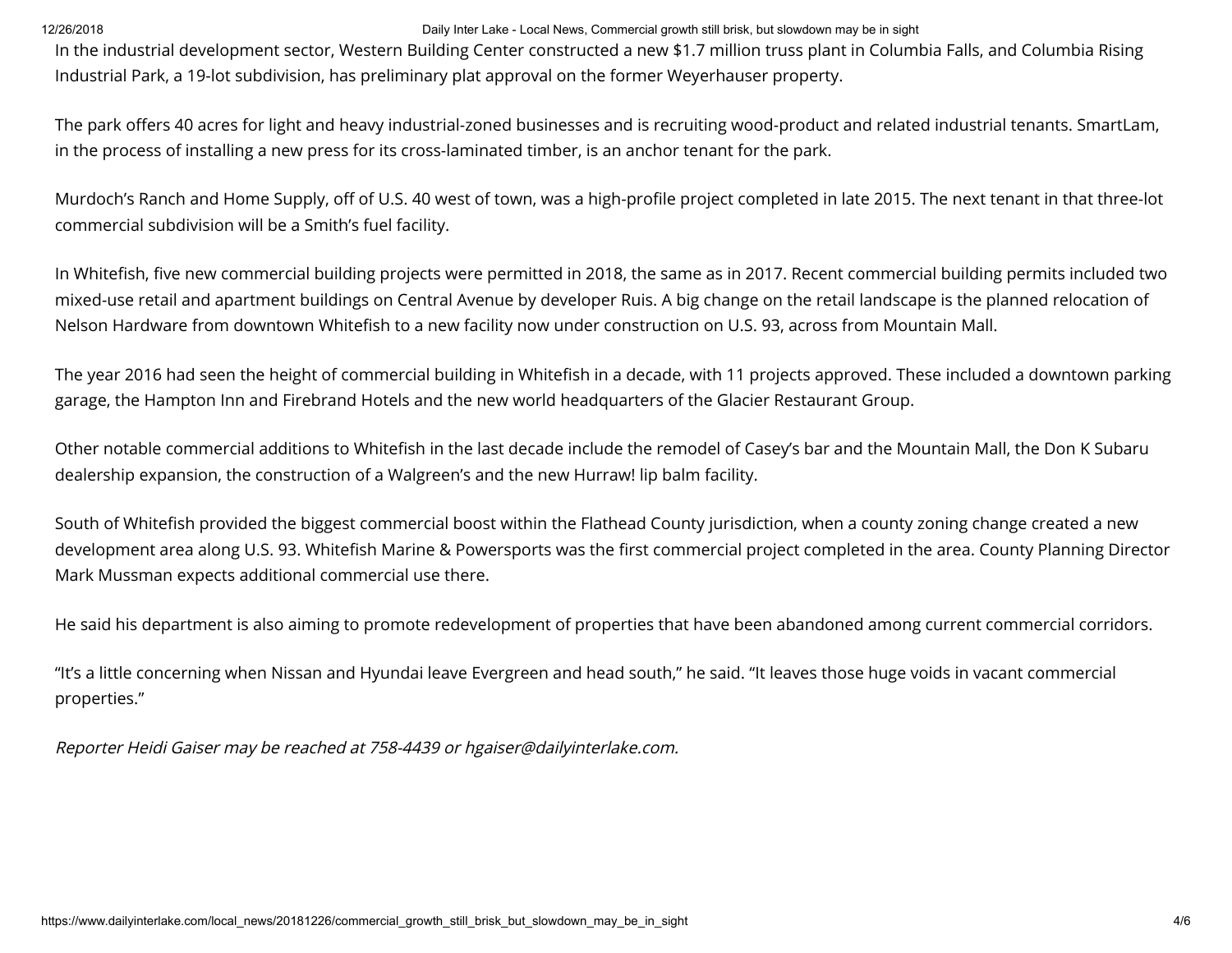

[oaparams=2\\_\\_bannerid=12764\\_\\_zoneid=271\\_\\_cb=d9e5efca99\\_\\_oadest=http%3A%2F%2Fwww.pulsepoll.com\)](https://as2.adserverhd.com/delivery/ck.php?oaparams=2__bannerid=12764__zoneid=271__cb=d9e5efca99__oadest=http%3A%2F%2Fwww.pulsepoll.com)